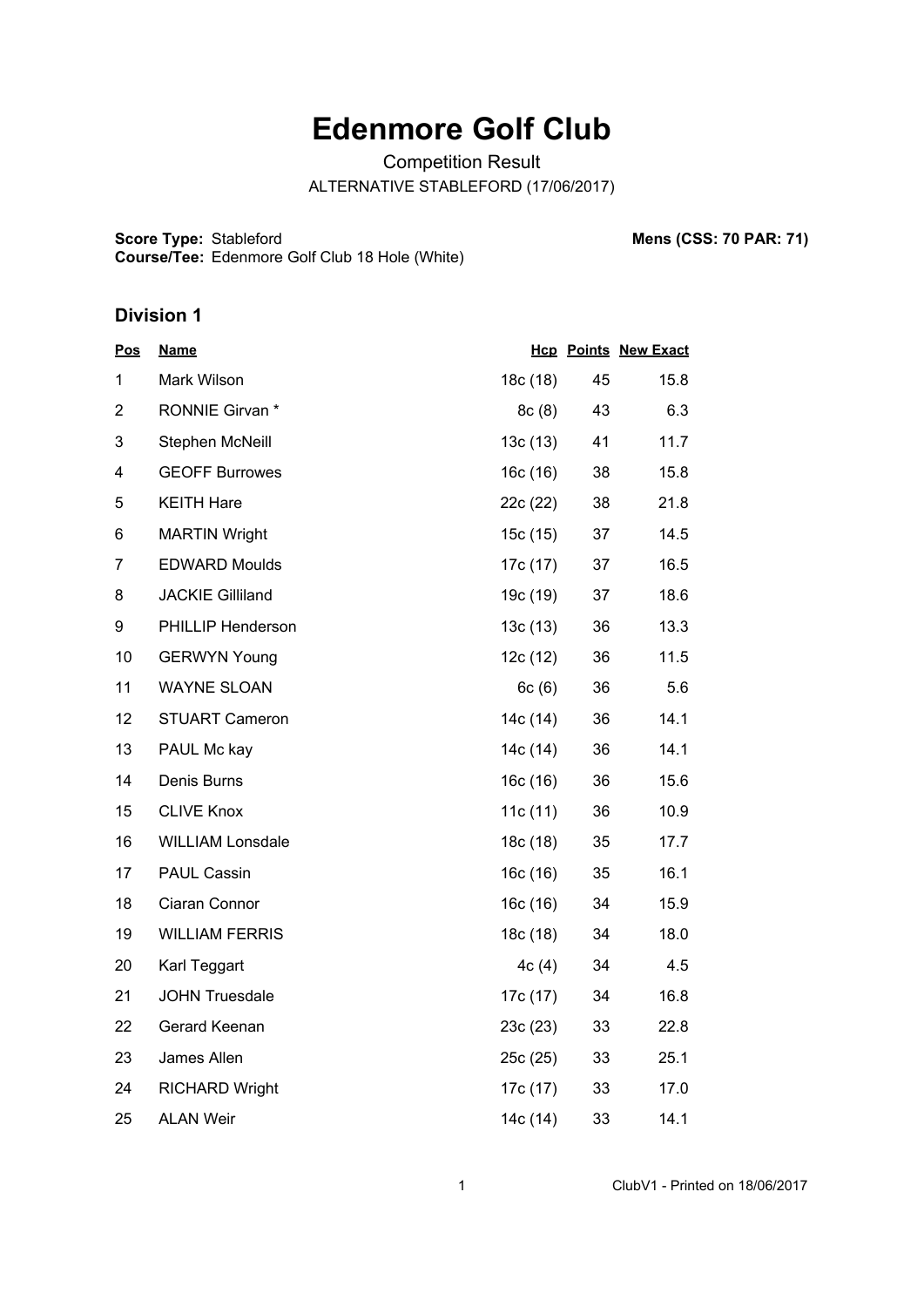**Score Type: Course/Tee:** Stableford **Mens (CSS: 70 PAR: 71)** Edenmore Golf Club 18 Hole (White)

## **Division 1**

| <u>Pos</u> | <u>Name</u>             |          |    | <b>Hcp Points New Exact</b> |
|------------|-------------------------|----------|----|-----------------------------|
| 26         | <b>STEPHEN Baine</b>    | 13c(13)  | 33 | 12.7                        |
| 27         | <b>WILLIAM Cosgrove</b> | 27c (27) | 32 | 26.9                        |
| 28         | <b>STEPHEN Andrews</b>  | 8c(8)    | 32 | 7.6                         |
| 29         | <b>GEOFFREY Simpson</b> | 8c(8)    | 32 | 7.7                         |
| 30         | <b>PHILLIP Steele</b>   | 21c(21)  | 32 | 20.9                        |
| 31         | <b>KENNY Hylands</b>    | 18c (18) | 31 | 17.9                        |
| 32         | <b>JOSEPH Brush</b>     | 14c (14) | 31 | 13.6                        |
| 33         | DESMOND Mc carthy       | 27c (27) | 31 | 27.4                        |
| 34         | <b>BRIAN Weir</b>       | 6c(6)    | 31 | 6.2                         |
| 35         | <b>JOHN Hart</b>        | 21c(21)  | 31 | 21.3                        |
| 36         | <b>GARY Watson</b>      | 8c(8)    | 30 | 8.1                         |
| 37         | <b>SEAN Mc elhatten</b> | 26c (26) | 30 | 25.6                        |
| 38         | <b>WILLIAM Robinson</b> | 27c (27) | 30 | 27.0                        |
| 39         | James Beattie           | 17c (17) | 30 | 17.4                        |
| 40         | PAUL HERRON             | 16c (16) | 30 | 15.7                        |
| 41         | <b>KEVIN Kelly</b>      | 26c(26)  | 30 | 25.5                        |
| 42         | <b>MARK Chapman</b>     | 25c (25) | 29 | 24.9                        |
| 43         | <b>Stuart McNeill</b>   | 14c (14) | 29 | 14.0                        |
| 44         | Wesley Lindsay          | 3(3)     | 28 | <b>AWAY</b>                 |
| 45         | <b>CATHAL Austin</b>    | 22c (22) | 28 | 22.5                        |
| 46         | <b>SEAN Mc cabe</b>     | 13c(13)  | 28 | 13.4                        |
| 47         | <b>Scott Best</b>       | 23c(23)  | 28 | 23.0                        |
| 48         | <b>MATT Trimble</b>     | 25c(25)  | 28 | 25.4                        |
| 49         | lan Hamilton            | 17c (17) | 27 | 16.6                        |
| 50         | <b>COLIN Whan</b>       | 8c(8)    | 27 | 7.6                         |
| 51         | <b>CLYDE Anderson</b>   | 13c(13)  | 26 | 12.6                        |
| 52         | <b>BRIAN Clenaghan</b>  | 25c (25) | 26 | 24.9                        |
| 53         | <b>KEITH Robinson</b>   | 16c(16)  | 25 | 15.7                        |
| 54         | <b>Adam Beattie</b>     | 9c(9)    | 25 | 9.1                         |